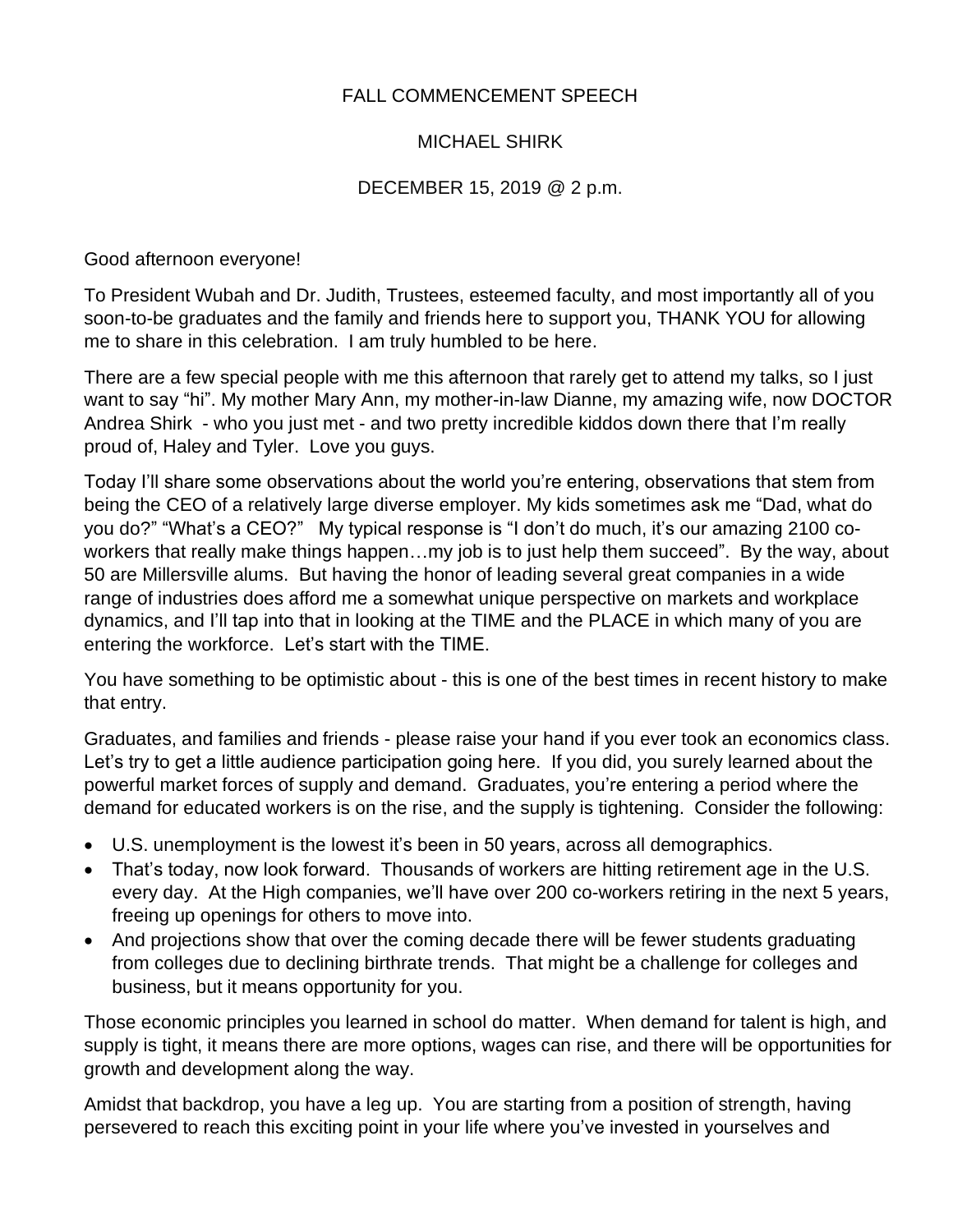attained a high quality education from a high quality institution. That's a huge feat. Everyone here is proud of you! You've acquired critical thinking and communication skills within the base of a great liberal arts foundation. Add in your technical training in specific disciplines, and you have the potential to be the truly great workforce of the future.

Now, it's up to you to take advantage of that opportunity, but know that we are all cheering you on.

So, now is the right TIME, and I believe Central Pennsylvania can be the right PLACE.

Any history majors out there? If so, please raise your hands. Here's a quick Pennsylvania story you might appreciate.

In 1681 William Penn was awarded the colonies of what is now Pennsylvania and Delaware as repayment for a debt. In 1748, which was 271 years ago, my great, great, great, great, great, great grandfather purchased 175 acres of nearby land from William Penn's sons Thomas and Richard. I grew up on that land, and it's still in my family today.

But I've also worked in over 20 countries and lived in several different places. And I say without hesitation, there is nowhere I'd rather be than here.

Why? Because this region is unique, providing a rare blend of opportunity, economic diversity, quality of life, strong values, arts, diverse culture, and recreational activities.

Just consider a few recent accolades for where we are today, in Lancaster County:

- One of Forbes 14 Best places to travel to in 2019
- Newsweek's top 50 places to live in the U.S. in 2018
- Ranked top 10 on Gallup's well-being index in 2018

This doesn't happen by accident, and it wasn't always that way. In the 22 years since I graduated college, this area has come so far.

It happens because we are a caring community and we have an environment where citizens, government leaders, educational leaders, business leaders and community organizations get together and collaborate and focus on positive change, in ways that I've not seen elsewhere and in ways that will fuel this region's success for years to come. It happens because despite those accolades, we still know we can be better. It's in our culture, our DNA, and that's what we focus on.

All of that hard work has created a great opportunity for you to start strong locally, and if you're so inclined, to eventually build on that to make an impact nationally or even internationally.

There are many companies here with a broader outreach. At High we have facilities in 7 states. There are many other national and global companies that call this region home, like Hershey with operations in 11 countries, Case New Holland, Eurofins, the Armstrong companies, Turkey Hill Dairy, Clair Global, Auntie Anne's pretzels and more. I've worked with several of them. These are great enterprises!

If you're interested in healthcare, we're blessed to have truly world-class healthcare systems here, and last year U.S. News ranked Lancaster the #1 place in the country to retire, all of that meaning there will be huge demand for talent in healthcare and human services.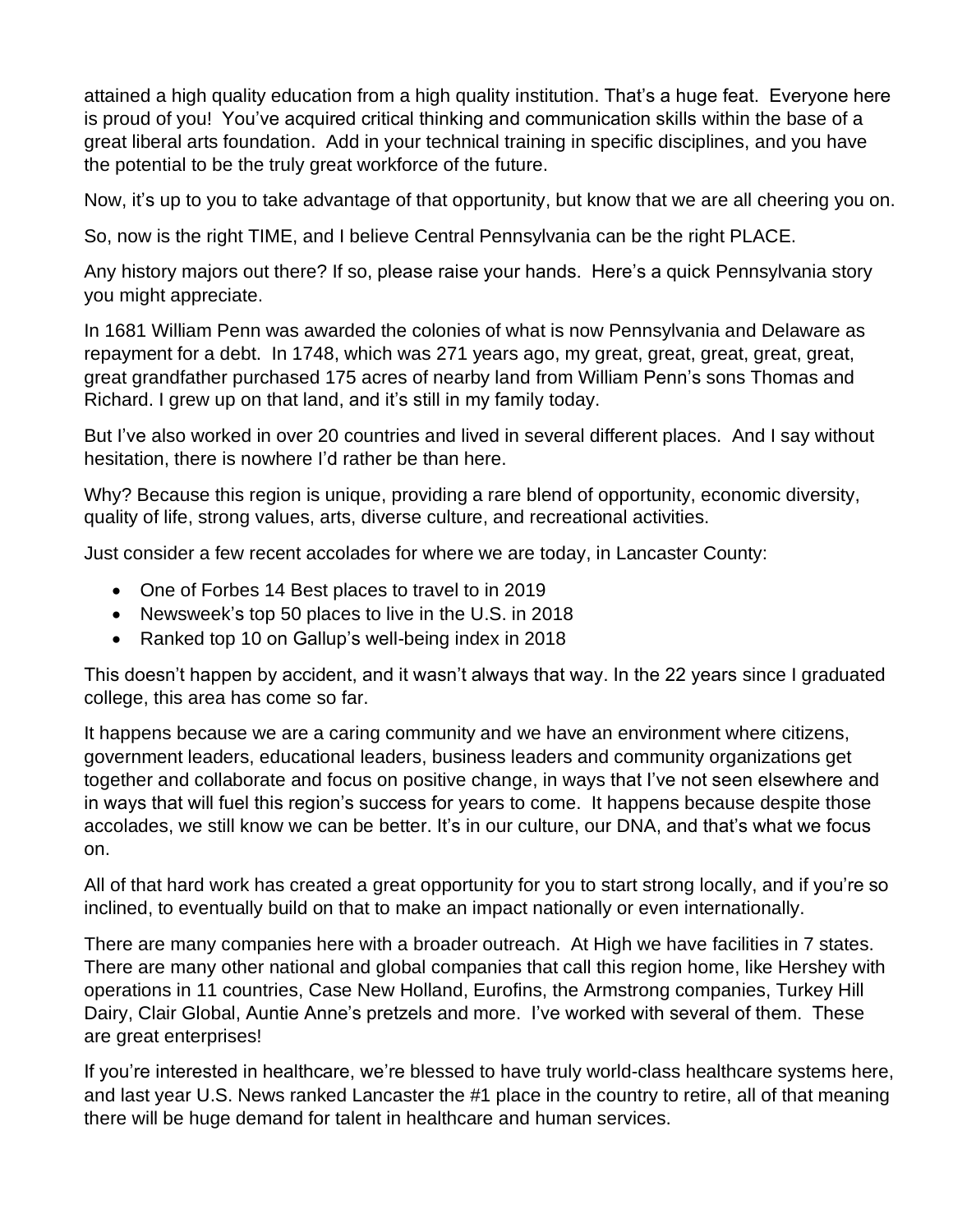If your mission in life is to help our children and become a teacher, first THANK YOU! Tyler and Haley thank you. We're facing a shortage of teachers here in several areas, which means opportunities.

If you want to start or buy a small business, now, or in the future, we have one of the best organizations in the country, SCORE Lancaster-Lebanon, that is dedicated to helping small business owners and entrepreneurs get off the ground and be successful.

And we're home to incredibly unique industries, like the live entertainment industry cluster growing exponentially at Rock Lititz. There is literally no place in the world like Rock Lititz, and the companies there need talent to fill positions in engineering technology, design, logistics, and so much more.

All these great organizations plus others will have needs in occupational safety, environmental health, accounting, chemistry, customer service, and beyond. Sure - it takes effort, perseverance, and sometimes patience to find a good fit, but opportunities are out there.

Speaking of Rock Lititz, here's a perspective you won't hear every day. Some of the top bands and rock stars in the world come through there regularly, along with their large teams who make all the magic happen. They often arrive thinking they'll be in the middle of nowhere, and leave having fallen in love with the area. Some well-known entertainment industry professionals have even moved here recently because of this amazing area.

So here you are, in a special place that is ripe with potential. Maybe you have certain interests or circumstances that will take you outside this region upon graduation, or maybe you'll pursue an advanced degree. That's great too, there are many wonderful opportunities out there, but I want you to know that the grass is green right here in Central Pennsylvania. It can be a great place to start.

Lastly, I'd like to touch on your path from here and provide a few final tips.

The odds are your path will be more like a winding road. Sometimes it's a straight line, but often it's not, and that journey is part of the experience of life. Sure it's important to have a plan, an understanding of what you like to do and are good at (and when you find a career that matches both you're in a good spot so hold onto it!). But be prepared that new things will come at you, new challenges, new opportunities, new forks in the road.

For as long as I can remember, I always wanted to be an engineer. I graduated with a mechanical engineering degree, even got a master's, and I was a practicing engineer for a whopping 1 year of my life. I've had many different careers…sales, procurement, consulting, management. Same with Andrea, who has changed careers several times.

There's just no way that we could have predicted the paths we took in getting from our graduation to what we're doing today. You might not start in your dream job, but every job can be an important stepping stone on your way to finding your dream job. And let's face it, jobs will be impacted by technology and ever-changing market demands. So - flexibility and resilience are critical. But we never had a job we didn't enjoy, because we always found enjoyment in the challenges, in working with people, and in making a difference, whether large or small. And we viewed every job as important in our journey, part of establishing our personal track record as a valued team member. In fact, one of my favorite jobs was framing houses, where I learned to be